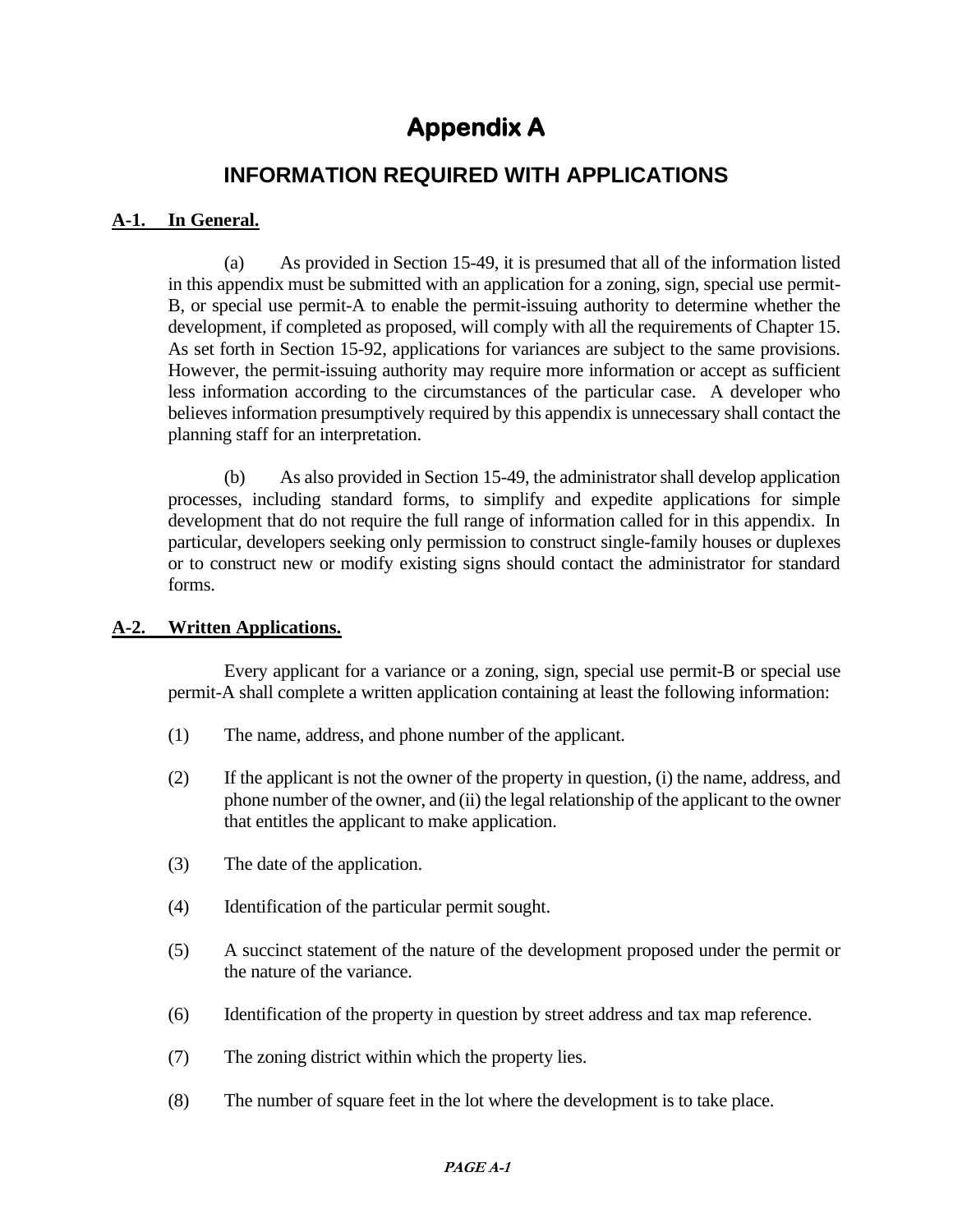- (9) The gross floor area of all existing or proposed buildings located on the lot where the development is to take place.
- (10) If the proposed development is a multi-family residential development, the number of one, two, three, or four bedroom dwelling units proposed for consideration.

# **A-3. Development Site Plans.**

Subject to Section A-1 of this appendix, every application for a variance or a zoning, sign, special use permit-B, or special use permit-A shall contain plans that locate the development site and graphically demonstrate existing and proposed natural, man-made, and legal features on and near the site in question, all in conformity with Section A-4 through A-6 of this appendix.

# **A-4 Graphic Materials Required for Plans**

(a) The plans shall include a location map that shows the location of the project in the broad context of the town or planning jurisdiction. This location map may be drawn on the development site plans or it may be furnished separately using reduced copies of maps of the Carrboro planning jurisdiction available at the planning department.

(b) Development site plans shall be drawn to scale, using such a scale that all features required to be shown on the plans are readily discernible. Very large developments may require that plans show the development in sections to accomplish this objective without resort to plans that are so large as to be cumbersome, or the objective may be accomplished by using different plans or plans drawn to different scales to illustrate different features. In all cases, the permit-issuing authority shall make the final determination whether the plans submitted are drawn to the appropriate scale, but the applicant for a special use permit-A or special use permit-B rely in the first instance on the recommendations of the administration.

(c) Development site plans should show on the first page the following information:

- (1) Name of applicant
- (2) Name of development (if any)
- (3) North arrow
- (4) Legend
- (5) Scale

(d) All of the features required to be shown on plans by Sections A-5 and A-6 may be included on one set of plans, so long as the features are distinctly discernible.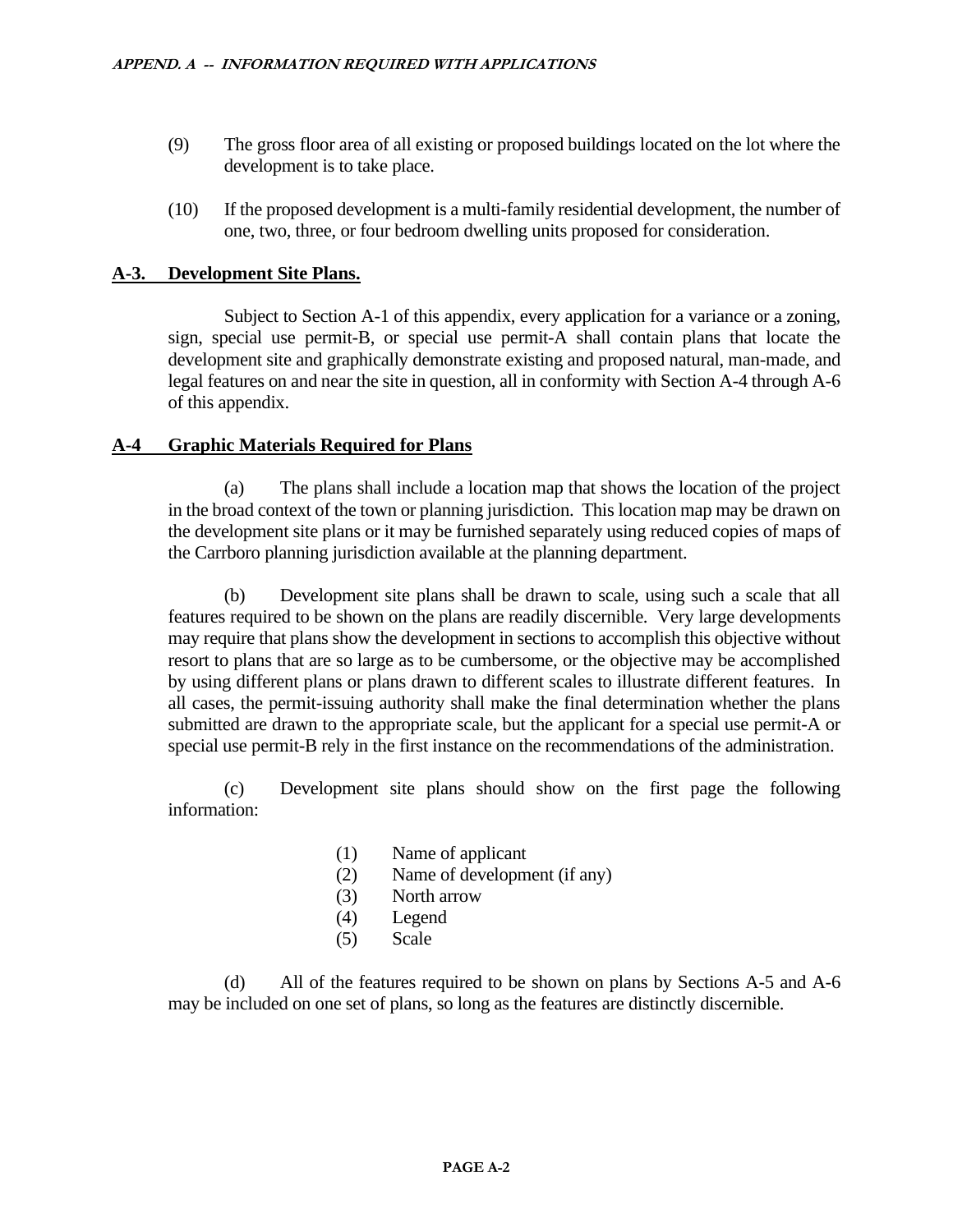### **A-5. Existing Natural, Man-Made and Legal Features.**

(a) Development site plans shall show all existing natural, man-made, and legal features on the lot where the development is to take place, including but not limited to those listed below. In addition, the plans shall also show those features indicated below by an asterisk (\*) that are located within fifty feet in any direction of the lot where the development is to take place, and shall specify (by reference to the Table of Permissible Uses or otherwise) the use made of adjoining properties.

- (b) *Existing natural features:*
	- (1) Tree line of wooded areas.
	- (2) The location and sizes of all trees greater than eighteen inches in diameter, clearly illustrating which of these trees are to be retained in accordance with Section 15-316, and which are to be removed, along with a written justification for the need to remove any large or rare species trees protected by the provisions of Article XIX, and description of the extent of the hardship that would occur if such removal were not permitted to occur. **(AMENDED 3/21/89)**
	- (3) Orchards or other agricultural groves by common or scientific name.
	- \*(4) Streams, ponds, drainage ditches, swamps, boundaries of floodways and floodplains.
	- (5) (If the proposed development is a subdivision or mobile home park of more than fifty lots or if more than five acres of land are to be developed), base flood elevation data (See Article XVI, Part I). **(AMENDED 4/21/87; REPEALED 1/16/07).**
	- \*(6) Contour lines (shown as dotted lines) with no larger than two foot contour intervals. (As indicated in Subsection A-6(b)(17), proposed contour lines shall be shown as solid lines.)
- (c) *Existing man-made features.*
	- \*(1) Vehicle accommodation areas (including parking areas, loading areas and circulation areas, see Section 15- 290), all designated by surface material and showing the layout of existing parking spaces and direction of travel lanes, aisles, or driveways.
	- (2) Streets, private roads, sidewalks, and other walkways, all designated by surface material.
	- (3) Curbs and gutters, curb inlets and curb cuts, and drainage grates.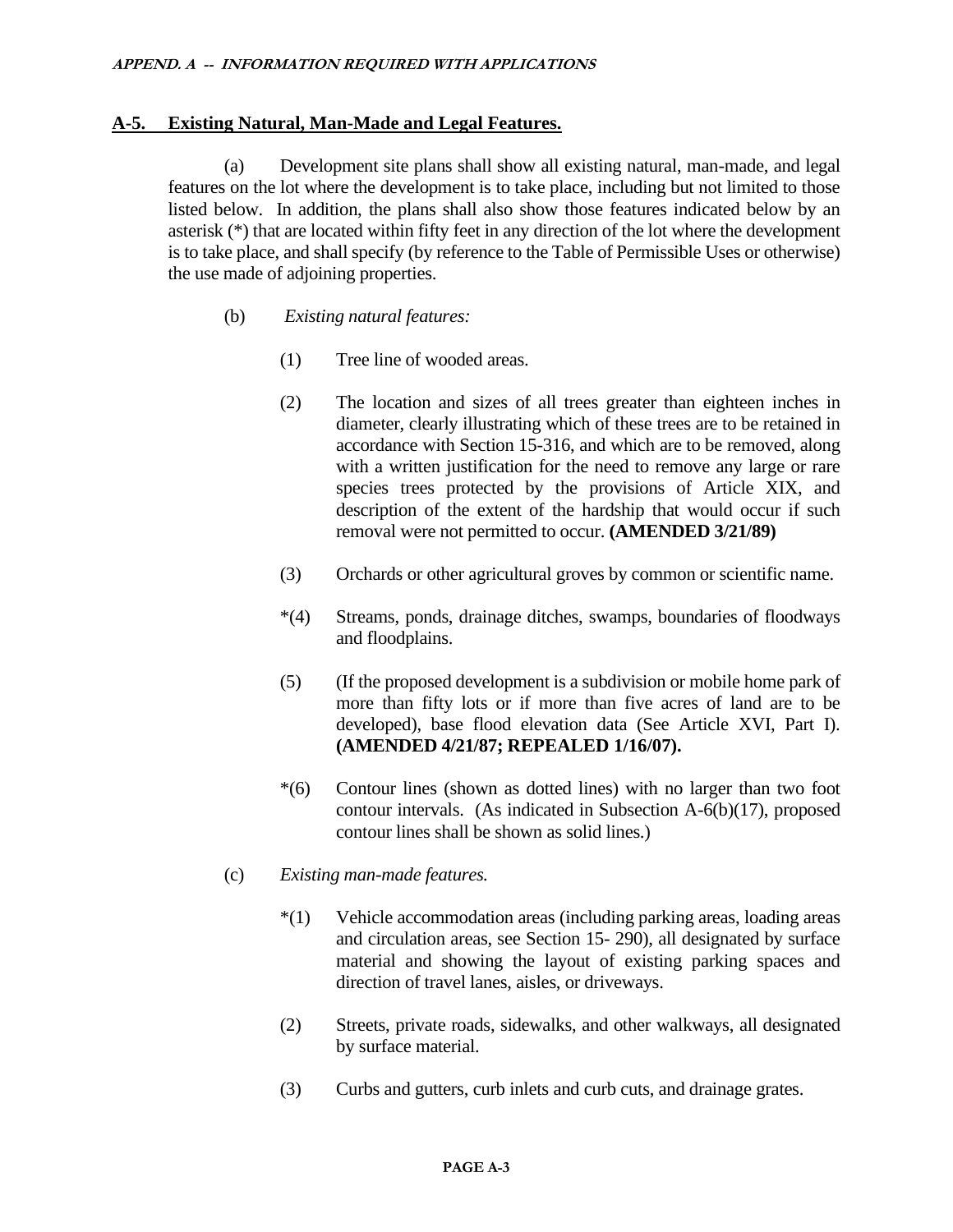- (4) Other storm water or drainage facilities, including manholes, pipes, and drainage ditches.
- (5) Underground utility lines, including water, sewer, electric power, telephone, gas, cable television.
- (6) Above ground utility lines and other utility facilities.
- \*(7) Fire hydrants.
- \*(8) Buildings, structures and signs (including dimensions of each).
- (9) Location of exterior light fixtures.
- \*(10) Location of dumpsters.
- (d) *Existing legal features.*
	- (1) The zoning of the property, including zoning district lines where applicable.
	- (2) Property lines (with dimensions identified).
	- (3) Street right-of-way lines.
	- (4) Utility or other easement lines.

### **A-6. Proposed Changes in Existing Features or New Features (AMENDED 6/20/06).**

(a) Development site plans shall show proposed changes in (i) existing natural features [see A-5(b)], (ii) existing man-made features [see A-5(c)], and (iii) existing legal features [see  $A - 5(d)$ ].

(b) Development site plans shall also show proposed new legal features (especially new property lines, street right-of-way lines, and utility and other easements), as well as proposed man-made features, including, but not limited to, the following:

- (1) The number of square feet in every lot created by a new subdivision.
- (2) Lot dimensions, including lot widths measured in accordance with Section 15-183.
- (3) The location and dimensions of all buildings and freestanding signs on the lot, as well as the distances all buildings and freestanding signs are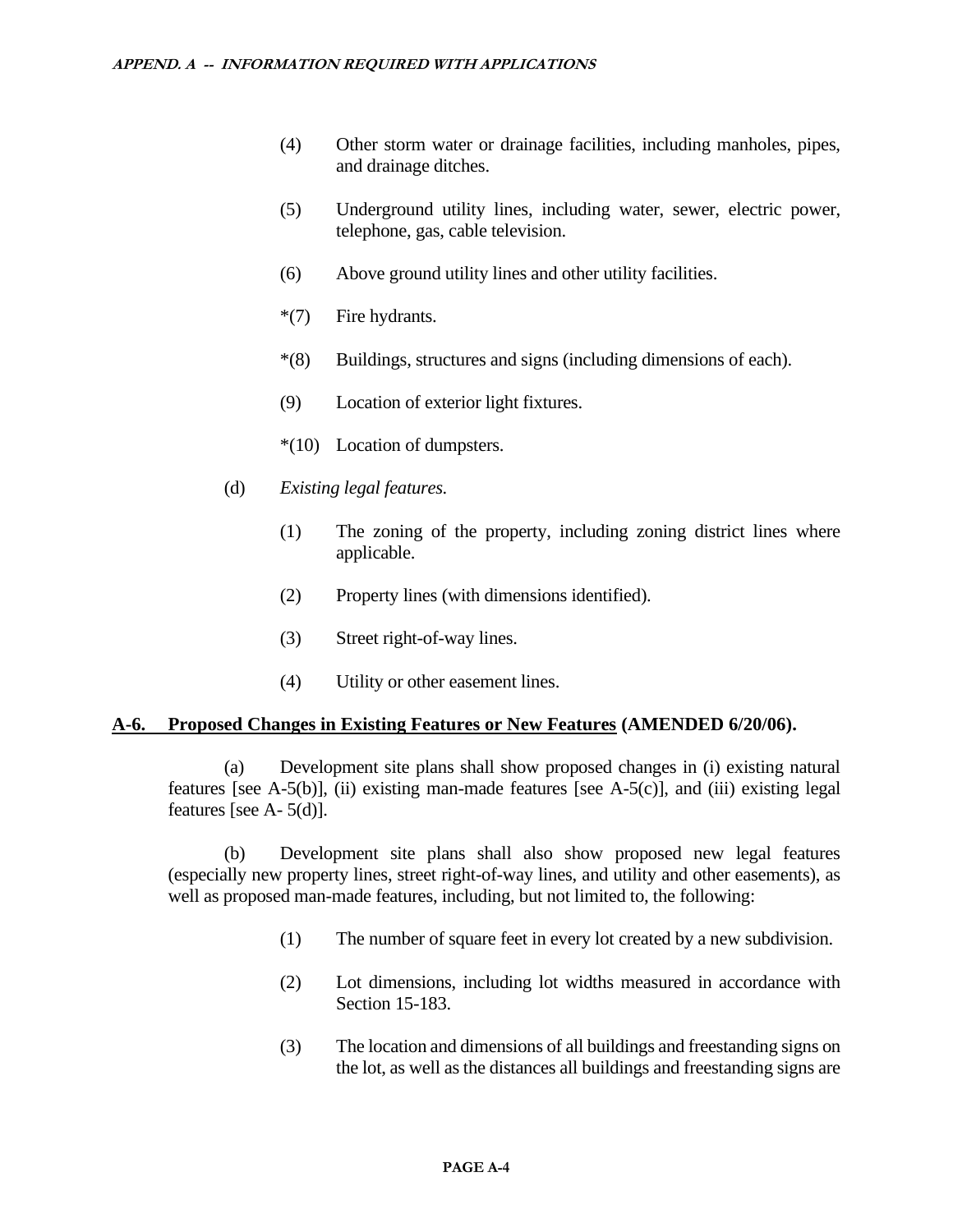set back from property lines, streets or street right-of-way lines (see Section 15-184).

- (4) Principal side(s) building elevations for typical units of new buildings or exterior remodelings of existing buildings, showing building heights (see Section 15-185) and proposed wall sign or window sign area.
- (5) Elevation in relation to mean sea level of the proposed lowest floor (including basement) of all structures. **(AMENDED 4/21/87; (REPEALED 1/16/07)**
- (6) Elevation in relation to mean sea level to which any non-residential structure will be floodproofed. **(AMENDED 4/21/87; REPEALED 1/16/07)**
- (7) Description of the extent to which any watercourse will be altered or relocated as a result of the proposed development. **(AMENDED 4/21/87; REPEALED 1/16/07)**
- (8) The location and dimensions of all recreational areas provided in accordance with Article XIII, with each area designated as to type of use. **(AMENDED 4/21/87)**
- (9) Areas intended to remain as usable open space (Section 15-198) or designated buffer areas (Section 15-265). The plans shall clearly indicate whether such areas are intended to be offered for dedication to public use or shall remain privately owned. **(AMENDED 4/21/87)**
- (10) Streets, labeled by classification (see Section 15-210) and street name showing whether curb and gutter or shoulders and swales are to be provided and indicating street paving widths. Private roads in subdivisions shall also be shown and clearly labeled as such. **(AMENDED 4/21/87)**
- (11) Curb and gutters, curb inlets and curb cuts, drainage grates.
- (12) Other storm water or drainage facilities, including manholes, pipes, drainage ditches, retention ponds, etc.
- (13) Sidewalks and walkways, showing widths and surface material.
- (14) Bridges.
- (15) Outdoor illumination, including the following information: (**REWRITTEN 4/20/10)**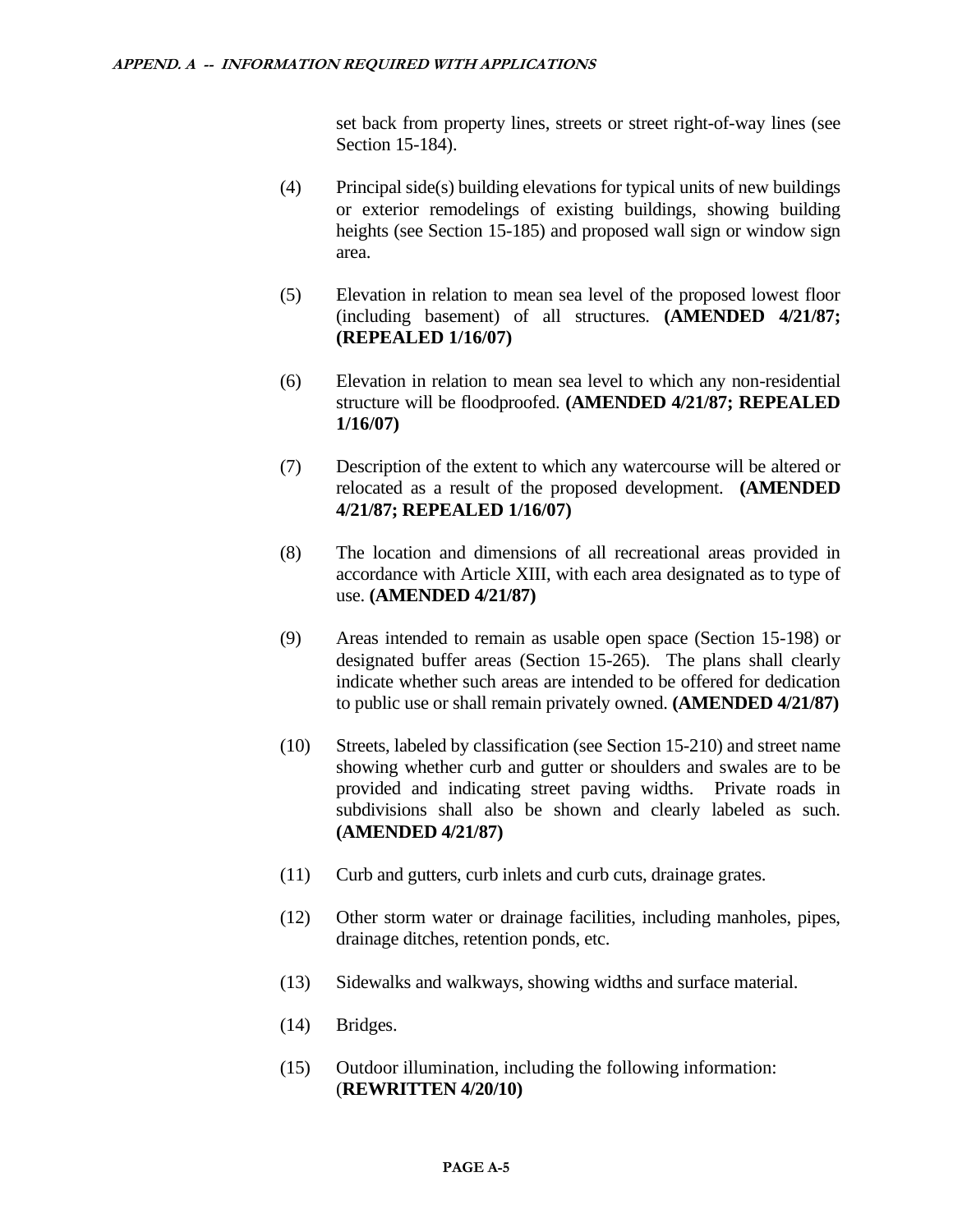- a. Plans showing the location, type, and height of luminaires including both building and ground fixtures. The plan shall include a point-bypoint footcandle array in a printout format indicating the location and aiming of illuminating devices, and indicate compliance with the maximum maintained footcandles required by Section 15-242.4 of this chapter.
- b. A description of the luminaires, including lamps, supports, reflectors, raised foundations, poles or other supports and shielding devices, which may be provided as electric utility catalogue illustrations, sheets and/or drawings, and product specifications from the manufacturer.
- c. Photometric data, such as that furnished by the manufacturer, showing the angle of light emission; and
- d. A demonstration or showing that the applicant has attempted to reduce energy consumption through the selection of energy efficient luminaires, timers, or other methods (such as fixtures that automatically change wattage output). **(AMENDED 05/25/09; REWRITTEN 4/20/10)**
- (16) Underground utility lines, including water, sewer, electric power, telephone, gas, cable television. Water and sewer pipe line signs shall be labeled.
- (17) Above ground utility lines and other facilities.
- (18) Fire hydrants.
- (19) Dumpsters.
- (20) New contour lines resulting from earth movement (shown as solid lines) with no larger than two foot contour intervals (existing lines should be shown as dotted lines).
- (21) Scale drawings of all signs requiring permits pursuant to Article XVII, together with an indication of the location and dimensions of all such signs.
- (22) Vehicle accommodation areas (including parking areas, loading areas, and circulation areas, see Section 15-290), all designated by surface material and showing the dimensions and layout of proposed parking spaces and the dimensions and direction of travel lanes, aisles, and driveways.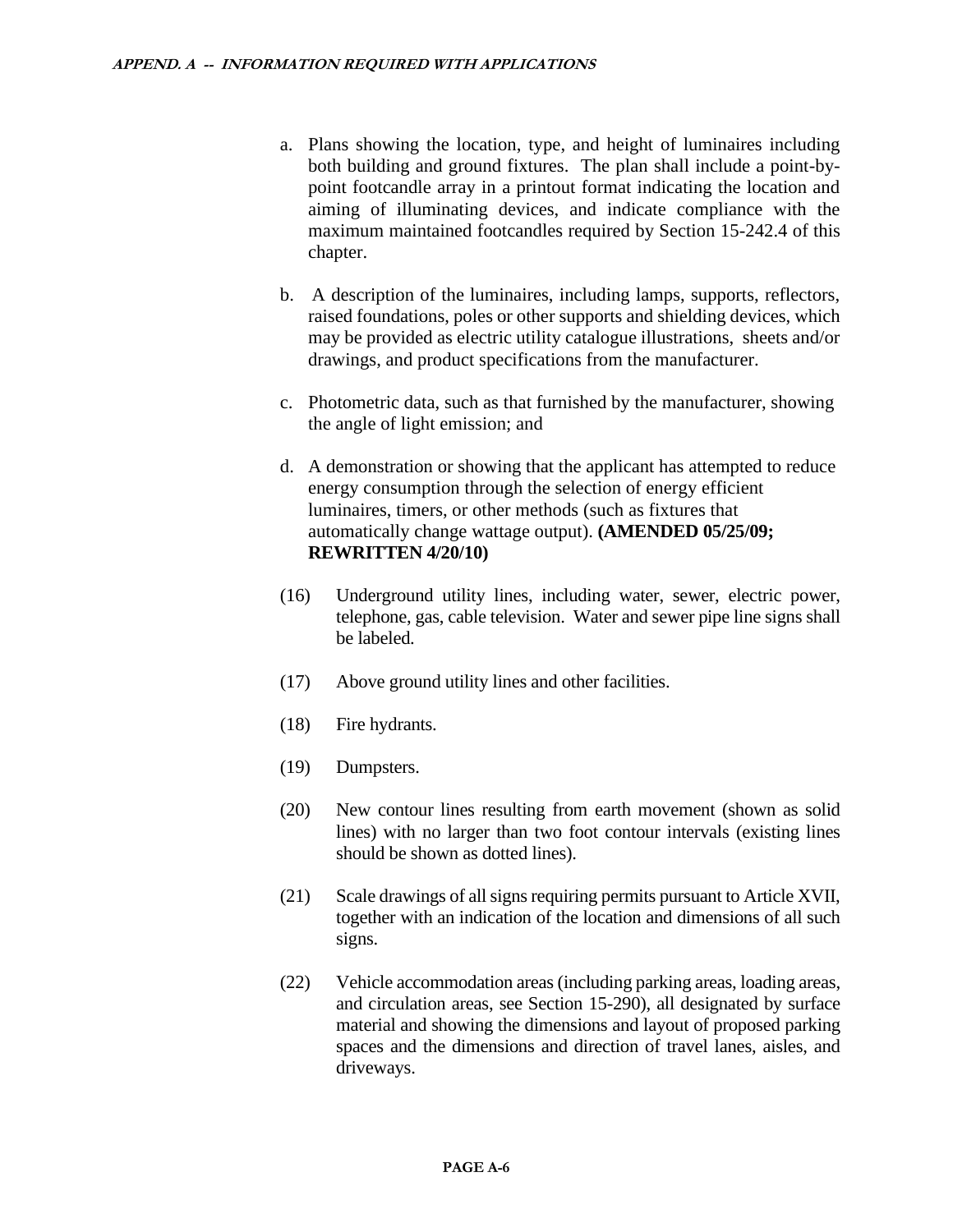- (23) Proposed plantings or construction of other devices to comply with the screening requirements of Article XIX, Part I, as well as proposed plantings of trees to comply with the shading requirements of Article XIX, Part II. Plans shall label shrubbery by common or scientific name, show the distance between plants and indicate the height at the time of planting and expected mature height and width. Plans shall label trees by common or scientific name, show the circles of the mature crowns (major trees shall be drawn at diameter  $= 30$ '; dwarf or decorative trees shall be drawn at their actual mature crown), and indicate the height at the time of planting.
- (24) A Tree Protection Plan, will be completed and stamped by a Certified Arborist of Landscape Architect, illustrating the methods proposed to be used to protect, during construction, the trees that are required to be protected under the provisions of Chapter XIX including specifications as to how the grade, drainage, and aeration will be maintained around the trees. The location of all rare and specimen trees to be retained on the site that will not be within the area to be disturbed by construction activities near a building site, or near roads within the development shall also be shown on the plan, along with a note stating that these trees will not be within the area to be disturbed by construction activities. The Administrator may recommend that applicants consult with experts in landscape architecture or forestry about appropriate tree protection methods for the particular conditions and species in question, and request that their contractors review two videotapes on tree protection during construction developed by the International Society of Arboriculture, entitled "Effect of Building Construction on Trees in Wooded Lots" and "Avoidance of Construction Damage to Tees on Wooded Lots" that are on file in the Public Works Department. **(AMENDED 3/21/89; 6/24/14)**
- (25) Plan for Downtown Architectural Standards to comply with Section 15-178 and including, but not limited to, elevation drawings/illustrations of existing and neighboring property building facades.
- (26) Plans showing the maximum extent to which all buildings taller than 40 feet will cast a shadow on June  $21<sup>st</sup>$  and December  $21<sup>st</sup>$ . **(AMENDED 3/25/14)**

### **A-7. Documents and Written Information in Addition to Plans.**

In additional to the written application and the plans, whenever the nature of the proposed development makes information or documents such as the following relevant, such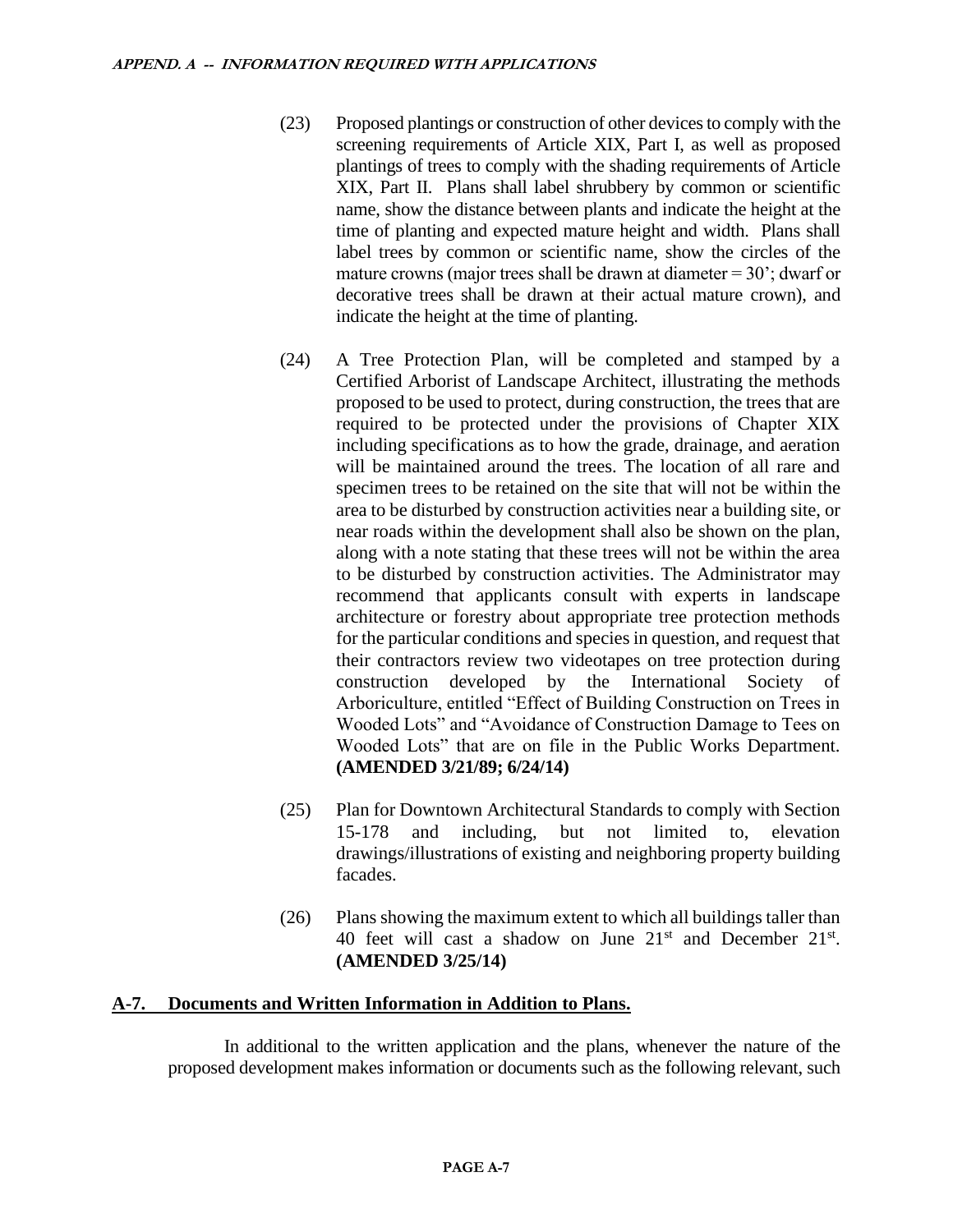documents or information shall be provided. The following is a representation list of the types of information or documents that may be requested: **(AMENDED 11/23/10).**

- (1) Documentation confirming that the applicant has a legally sufficient interest in the property proposed for development to use it in the manner requested, or is the duly appointed agent of such a person.
- (2) Certifications from the appropriate agencies that proposed utility systems are or will be adequate to handle the proposed development, as set forth in Article XV, and that all necessary easements have been provided.
- (3) Certifications required under Part I of Article XVI. **(AMENDED 4/21/87; REPEALED 1/16/07; AMENDED 11/23/10)**
- (4) RESERVED. **(AMENDED 4/21/87; REPEALED 1/16/07; REPEALED 11/23/10)**
- (5) Detailed description of play apparatus to be provided in miniparks.
- (6) Legal documentation establishing homeowners' associations or other legal entities responsible for control over required common areas and facilities.
- (7) Bonds, letters of credit, or other surety devices.
- (8) Stamped envelopes containing the names and addresses of all those to whom notice of a public hearing must be sent to comply with Section 15-102 or Section 15-52.
- (9) Complete documentation justifying any requested deviation from specific requirements established by this chapter as presumptively satisfying design standards.
- (10) Written evidence of permission to use satellite parking spaces under the control of a person other than the developer when such spaces are allowed pursuant to Section 15-298.
- (11) Written evidence of good faith efforts to acquire satellite parking under the circumstances set forth in Section 15-299.
- (12) Verification that 4.000 classification uses will meet the performance standards set forth in Article XI. Such verification shall be made by a licensed engineer or other qualified expert unless it is utterly apparent from the nature of the proposed development that such expert verification is unnecessary.
- (13) Time schedules for the completion of phases in staged development, as required by Section 15-61.